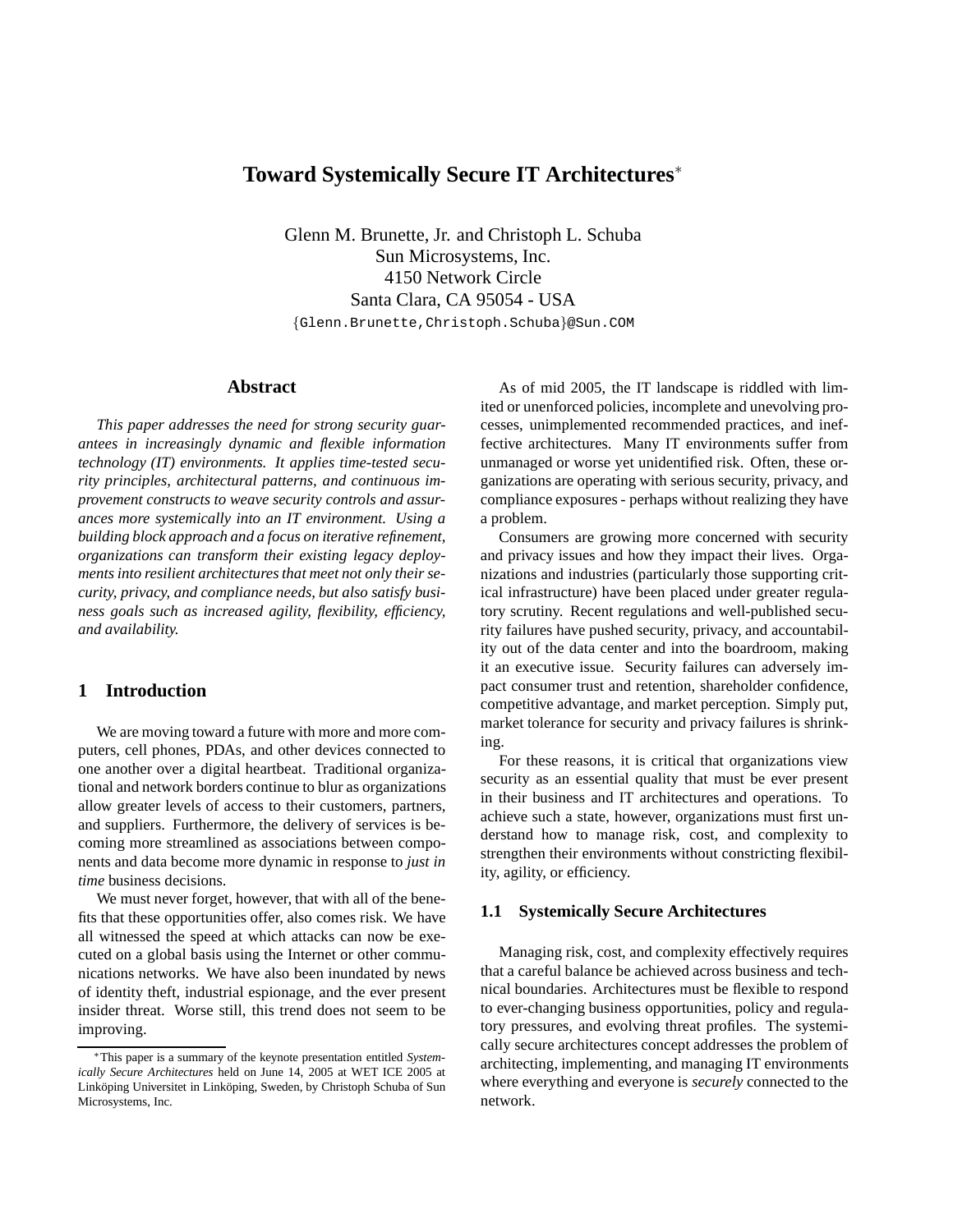There are many ways to create systemically secure architectures. We recognize that one size does not fit all. Our approach centers around the use of architectural building blocks with well-defined properties and interfaces that can be assembled in a variety of ways depending on the needs of an organization. Fundamental to this approach is the use of (1) architectural patterns to build security into each step of the process, (2) time-tested security principles applied at times in unconventional ways to reap greater security rewards than would otherwise be possible, and (3) continuous improvement methods to realize greater levels of integration, efficiency, and alignment with business goals.

It is well-recognized that it is easier, less painful, and more cost effective to *do security right the first time.* Unfortunately, security has not always been a key criteria in the design, implementation, and management of IT environments. As a result, organizations often need to adapt their current environments to support stronger security, privacy, and compliance efforts as they emerge. The complexities and challenges facing existing deployments can be daunting and can leave organizations frozen as they search for where to begin.

By taking an architectural, comprehensive building block approach to security aligned with time-tested security principles and continuous improvement methods, this complexity can be managed. Organizations can transform their existing IT infrastructure into a secure, compliant, agile, and optimized environment that delivers not only compliance, but also sustained business value. While this transformation cannot be achieved in a single day, a roadmap can be developed and continuous progress made a reality by stepping back and looking at the ways that security can be systemically integrated into policies, processes, architectures, and services.

#### **1.2 Building Blocks and Transformation Phases**

The systemically secure architectures approach centers around the use of modular, standardized, and composable building blocks aligned with an automated, repeatable, and auditable process. This approach allows for the capture, reuse, and refinement of knowledge about IT infrastructure and applications as well as the inter-relationships between building blocks and their underlying components. Furthermore, it enables a better understanding of which patterns may be appropriate for a given situation given a set of requirements, dependencies, and constraints.

Beyond the patterns themselves, we have worked to develop continuous improvement methods enabling organizations to advance through several transformational phases each of which can result in greater levels of consistency, efficiency, and of course security and compliance. As organizations continue down their path of improvement, they will find themselves growing more able to focus their efforts on their strategic goals and optimization rather than on continuously fighting fires.

In the following sections, we present several of the common architectural building blocks that can be used and combined by organizations to achieve a stronger security posture, followed by a discussion of several transformation phases through which organizations can progress on their way to realizing systemically secure architectures.

## **2 A Building Block Approach**

There is no one set of building blocks that will work for everyone. Every organization has its own set of policies, priorities, and business and security goals. There are common traits that can be found between organizations, however. This observation is reflected in some of the common patterns that have been developed and are discussed below. Organizations should consider, assemble, and combine only those building blocks that are appropriate for them.

Each building block has some intrinsic merit. By implementing a building block, an organization should be able to realize some security or compliance benefit. The degree to which a benefit can be realized is based on how systematically it can be applied to and integrated with the overall IT architecture. Greater rewards can be achieved for organizations leveraging and integrating multiple building blocks because of their ability to reinforce one another.

We have selected several architectural building blocks that will serve to better illustrate this concept. It is not our intent to exhaustively discuss this subject matter, rather, to provide representative samples that are indicative of our systemically secure architecture approach. The building blocks that are discussed in more detail below include secure components, secure execution containers, secure network enclaves, consolidated, shared service models, enterprise grid architectures, portal-based architectures, and thinner client architectures.

#### **2.1 Secure Components**

All IT environments are comprised of discrete components. These components can take the form of hardware platforms, firmware, operating systems, middleware, or applications. All too often, organizations find themselves vulnerable to attack, at this most basic level, because individual components have not been properly secured. Time and time again, components have been exploited because the components were not secured in accordance with industry recommendations or an organization's own security policies.

This problem is compounded by the fact that to deliver some measure of business value often many components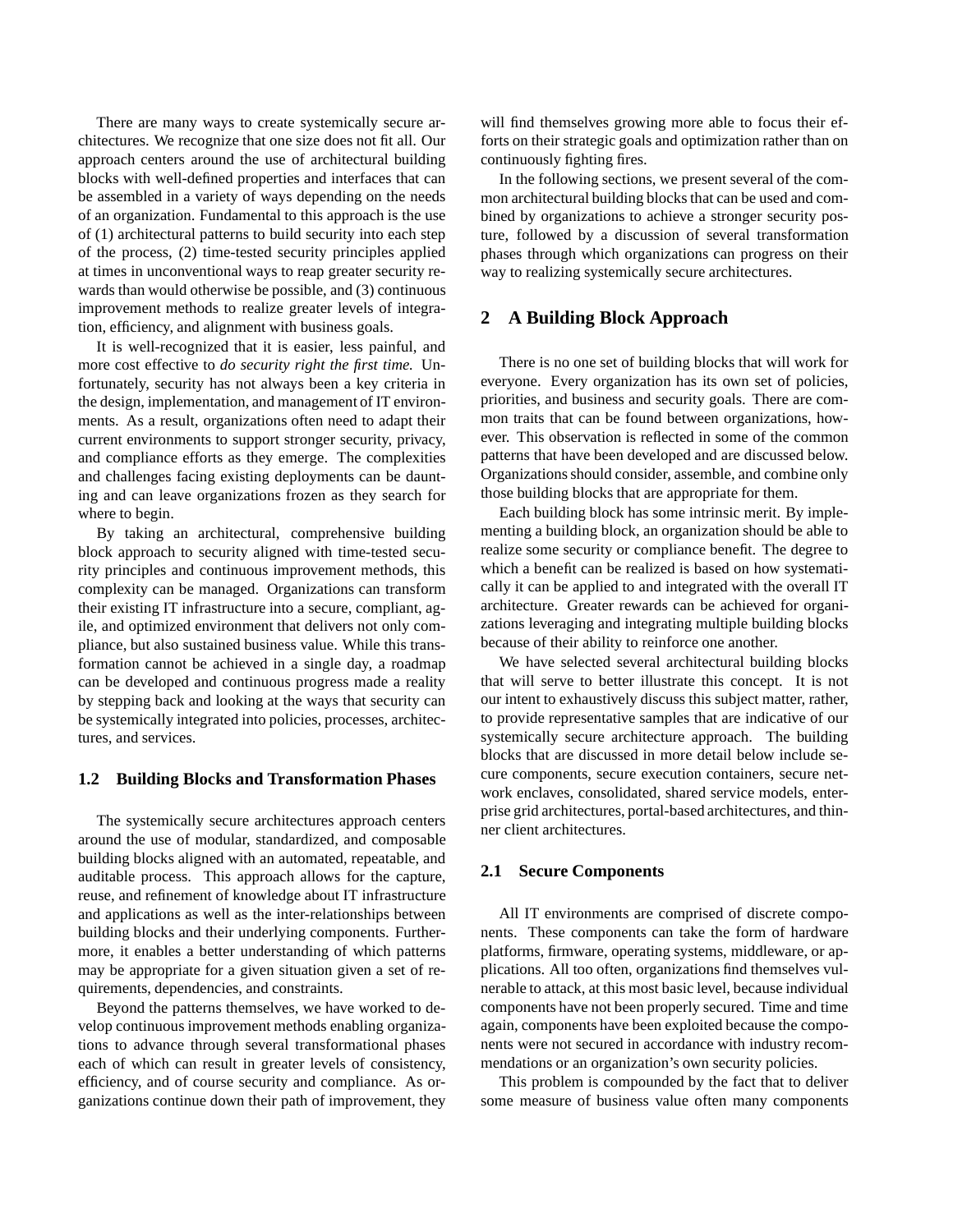must be layered or combined, thereby increasing the likelihood of a vulnerability or exposure being present in the resulting configuration. Individual components must be secured regardless of the their type and similarly any aggregation of components must also be secured. While quality may be present trivially by combining secure components, in general additional steps must be taken to secure the aggregate ([5]).

While the actual steps taken to secure individual components will vary by component type and vendor, often there are a number of ways in which a component can be tuned for greater security. Some of the more common ways include minimization, hardening, role-based access control, configuration and integrity assessment, and auditing.

Security recommendations for specific products are often documented in vendor, industry group (e.g., The Center for Internet Security (CIS)), or government organizations (e.g., National Institute of Standards and Technology (NIST)) publications. Regardless of the source or method used, securing individual components is the first step toward establishing a secure IT foundation.

## **2.2. Secure Execution Containers**

Building upon the foundation provided by individual components that have been secured, we look at ways in which services and applications can be compartmentalized to protect them from accidental or malicious attack and to contain the damage that can result from a service being successfully exploited. As a core building block, secure execution containers refer to the ability of an application or service to run in its own isolated compartment with exactly the privileges and capabilities that it needs to perform its business function ([8]).

Usually, only one service or application is placed within a single secure execution container. This convention is used to establish well-defined rules about what the individual container can and cannot do and to define what constraints may be placed on the container. There is nothing inherent in the concept of a secure execution container that would preclude more than one service being installed within a container, however. Organizations must do their own risk assessment to understand if the expected reward outweighs the potential risk.

This building block attempts to apply security principles such as self-preservation, defense in depth, least privilege, and compartmentalization to the domain of service delivery. The actual method used to construct a secure execution container varies based on organizational requirements, product capabilities, and of course the threat profile for a given service or application. Some services may require physical separation whereas others may employ electrical, logical, or resource-level separation to achieve similar goals albeit with different degrees of assurance.

For example, secure execution containers can be constructed at the platform and operating systems layer using the Solaris Operating System using a variety of methods such as employing individual systems (physical), Sun dynamic system domains (electrical), Solaris 10 containers (logical), virtual machine technology (logical), and chroot environments (logical). While this example focused on operating systems, a similar approach can be applied to the application domain as well.

#### **2.3. Secure Network Enclaves**

A progression from the use of secure execution containers are secure network enclaves. These building blocks are used to compartmentalize and control access to communities of users and services at the network level. They act as network guards that only permit communication over approved protocols between approved parties. Just as with secure execution containers, individual enclaves only support a single service or user community although this choice is a matter of convention and is not a requirement. Secure execution containers may consist of a single or multiple execution containers depending on the reliability, performance, and availability requirements for a given service. A fundamental design goal is that the enclave itself should not need to be modified to adjust capacity or reliability characteristics.

Secure network enclaves can be used to group communities of users such as those residing in the same physical office location or in logical departments (e.g., human resources or engineering) that may span multiple physical locations. They can also be used to compartmentalize access to specific infrastructure or application-level services. In this capacity they can be used as part of a defense in depth strategy to contain breaches of security and to curtail the spread of malware through an enterprise.

We apply the principle of least privilege to secure network enclaves by restricting access to the enclave based on the protocols or services that it is permitted to import or export and by the user or service communities with whom the enclave is permitted to communicate. This approach represents a service-centric view for organizing and securing access to network services.

For example, users in an engineering community may not be able to directly access finance services (nor the containers in which those services reside) except to access a paycheck application, access to which has been granted to that community. Everyone is untrusted until proven otherwise through a process of identification and authorization. Once authenticated, users and services may then only access services to which they have been authorized. Today, this approach represents a paradigm shift from how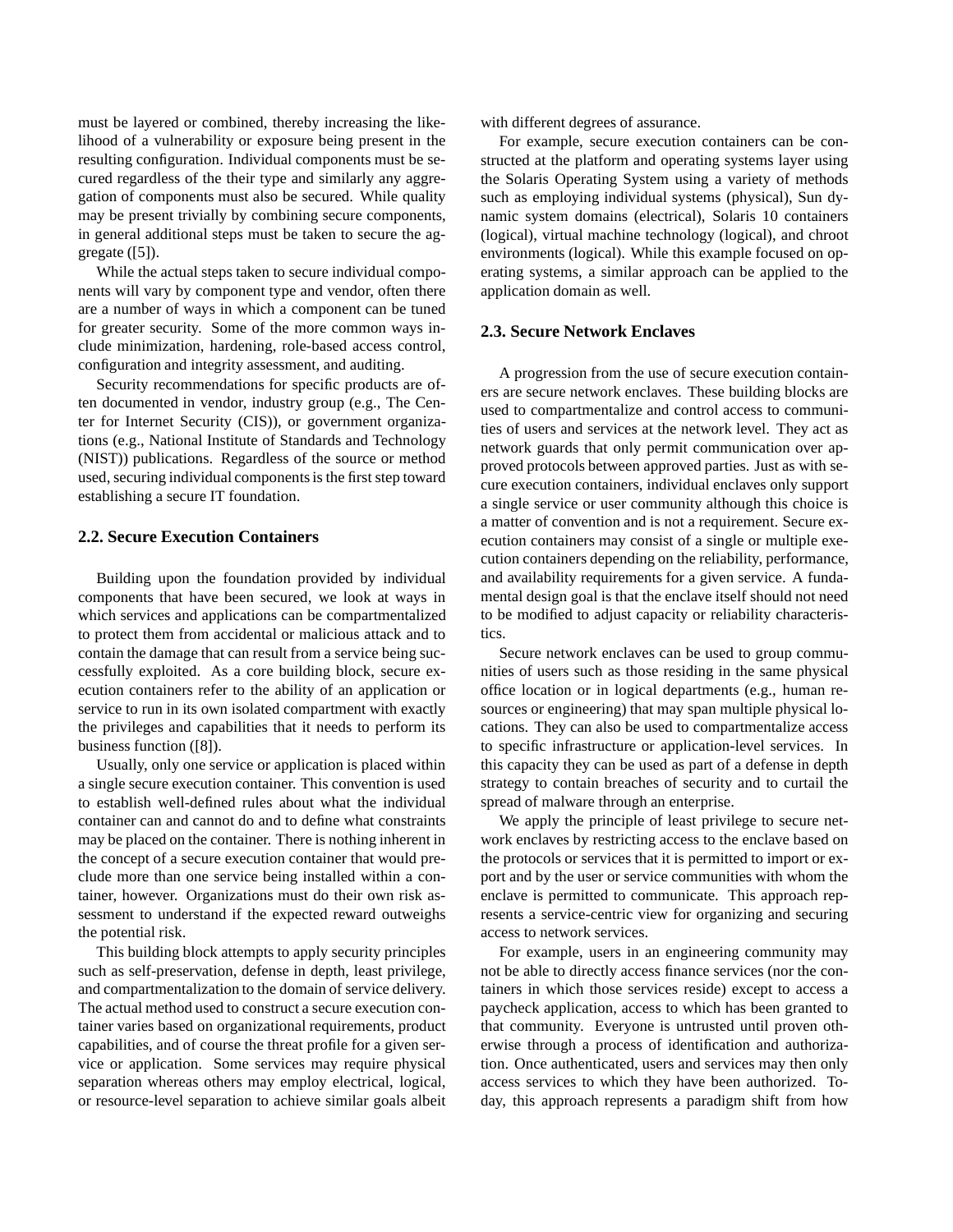networks are protected because this fine-grained servicecentric access control model replaces the much cruder model that was based on the distinction between external and internal access.

Secure network enclaves often have the following capabilities: well-defined service interfaces (inbound, outbound, and management), default deny access policies, virtualized point of access (e.g., IP address), intra-enclave compartmentalization, and load balancing or clustering support. Not all of these components need be used in every enclave instance. As with other security controls and patterns, organizations must leverage the proper controls that manage risk, cost and complexity. So far, there has been no real discussion of traditional network security controls such as firewalls, proxies or intrusion detection systems. This omission is by design. It is not our intent to imply that these controls are not appropriate, but rather that there are other architectural approaches that can be used to help secure modern networks. Particularly with the convergence of security and networking technologies, new options become possible. That said, organizations should always carefully assess the risks and threats to their services and employ additional controls where appropriate to manage their risk to an acceptable level.

# **2.4. Consolidated, Shared Service Models**

The concept of secure network enclaves can be extended to implement consolidated, shared service models for both infrastructure and application services. By leveraging and connecting groups of secure network enclaves based on business and technical requirements, organizations can more effectively deliver services on demand to only those who need them. Provisioning or using a new service then becomes a matter of establishing a connection between relevant enclaves. Services themselves are supported by a strong, layered set of security protections as they have been built upon the foundation provided by the earlier building blocks.

Example infrastructure shared service farms could support services such as DNS, HTTP, FTP or LDAP. In a similar fashion, application-level shared services could be modular web-services components or connectors integrated within a service-oriented architecture. The secure network enclaves provide the underlying infrastructure to deliver these shared components that are then composed and aggregated at the application layer to construct business services. Individual web service components could provide critical security services such as identification, authentication, authorization, and auditing and can be aligned and integrated with their infrastructure counterparts.

The shared services approach has a number of security benefits that are relevant for systemically secure architectures. Chief among them is the application of compartmentalization, least privilege, and defense in depth in their inherent design. Simply put, shared service farms benefit from the structures from which they are composed. Furthermore, by leveraging common components and configurations, shared services can be more easily secured, because each of the shared service components is grouped (physically or logically) with its peers rather than being scattered across an enterprise where change and configuration control issues become more challenging. Said another way, rather than having to scour an entire network for all services of a given type so that a critical fix can be applied, organizations become able to focus their efforts on just a single or small set of shared service farms (that provides a given service).

Reducing component level diversity yields less variation, making shared services typically easier to secure, maintain, and monitor. Should a vulnerability be found within a shared service, it can be more easily eradicated because its configurations and interfaces are well-defined and understood. This approach allows organizations to focus their remediation efforts in a more fine-grained way to more quickly and easily eliminate the problem. Lastly, the shared service construct is useful for detecting non-compliance as each of the components used to support a shared service should generally be configured in a consistent manner. Any deviation from the expected result could trigger an alarm.

#### **2.5. Enterprise Grid Architectures**

The enterprise grid architecture is a recent approach to managing traditional data center environments. From a security perspective, most of the components and interrelationships remain the same, but the way in which components are provisioned, personalized, and managed changes in an enterprise grid architecture. Such architectures are predicated on the use of a common management framework that is used to help reduce the time, cost, and complexity associated with more traditional forms of building out and managing systems, networks, services, and entire data centers.

Systemically secure architectures benefit from and are reinforced by such centralized management capabilities. They can be used to enforce consistent policies across grid elements, to reduce deployment time and complexity, and to improve repeatability of process and consistency of configurations across sets of deployed elements whether they are secure components, secure execution containers, secure network enclaves, or the shared services that are built upon them. Enterprise grid architectures can be employed to not only improve consistency, awareness, and security, but they can also be used to automate the creation, assembly, and management of systemically secure architecture building blocks.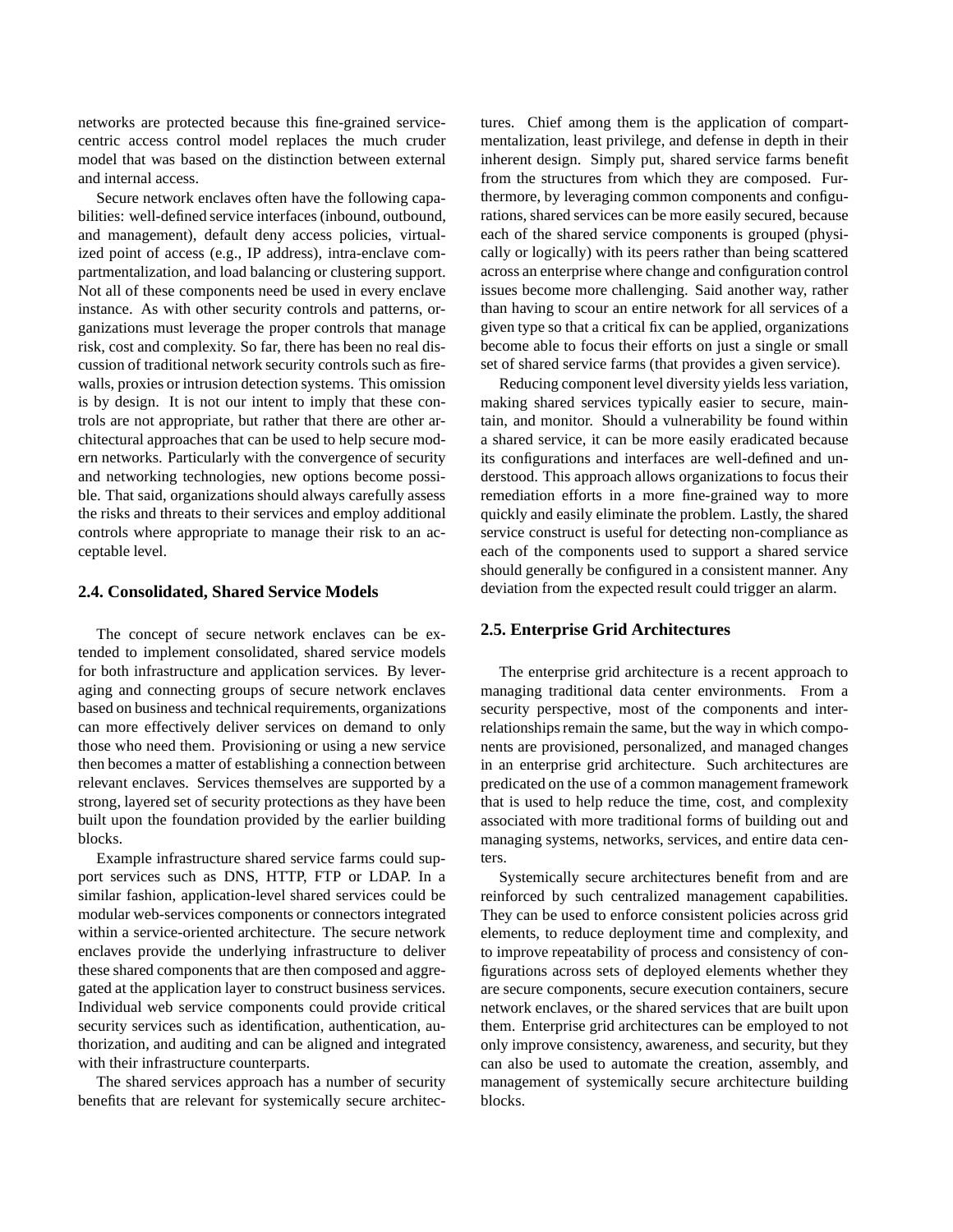Centralized management frameworks can support the assessment or validation of components, containers, enclaves, and services allowing organizations to detect and respond more effectively to breaches of security or process (e.g., configuration or change control). More concepts and products able to construct and maintain systemically secure architectures are expected to be developed and standardized as the technology behind enterprise grid architectures matures. However, enterprise grid architectures themselves are not without their own class of security risks and concerns. In mid 2005, organizations such as the Enterprise Grid Alliance are working to identify and remedy those security issues specific to enterprise grid technologies.

## **2.6. Portal-based Architectures**

The portal-based architecture building block serves a number of uses in a systemically secure architecture. Firstly, it provides a barrier between user communities (and their respective network enclaves) and the network enclaves that are used to offer specific services. In this regard, a portal is acting as a proxy that requests services on behalf of a user.

Secondly, portal based architectures provide an aggregation point that allows an organization to focus its access requests on a single (or small set) of locations rather than opening up access from anywhere on the network. Some portal technologies can also detect the type of device used to access the portal thereby providing an additional criteria to be used for access control decisions. For example, a user may be allowed access to sensitive information or functions when accessed from a more trustworthy source such as a dedicated system connected within the organization as opposed to from a PDA connected via a third-party service provider.

Lastly, portal-based architectures can provide a consistent and centralized interface for users wishing to access services offered by an organization. Portals are therefore in the position to leverage a unified identity and access management service to grant access to those services to which a user has been entitled. Portals can inspect and audit user activities. In this capacity, traditional portal-based architectures may be augmented with additional security capabilities such as application proxies or XML firewalls. Should a user no longer need access to a service, a portal provides a centralized inspection point where access can be revoked. While a portal can perform initial authentication for users, some applications may require that a user re-authenticate using the same or different mechanisms to grant access to specific services or functions.

## **2.7. Thinner Client Architectures**

Traditional fat-client desktops are not only a costly solution to providing ubiquitous access to services, they are also a source of many well-documented security problems including software piracy, data theft and loss, and malware infection and propagation. Despite all of these challenges, organizations continue to invest (often quite heavily) in reinforcing the security of their fat client deployments through the purchase of various bolt-on packages.

The use of fat client technology amplifies the security challenges facing organizations today for a number of reasons. Primarily the sheer number of deployed systems often makes it difficult and costly to ensure that they are operating in a consistent and safe manner. Furthermore, organizations often lack sufficient control over what software is installed on those platforms by end users either intentionally or otherwise. Similarly, data is often copied to or cached on desktop platforms where it may not be safeguarded to the level required by an organization's policy. Finally, fat clients have an intrinsic value making them valuable targets for theft. Once stolen the information stored locally on the fat client can be accessed, used, or sold, with the potential for causing damages far beyond the intrinsic value of the stolen fat clients.

Thinner client architectures solve many of these security issues through the effective creation of desktop utility environments where small, stateless networked devices are used to replace traditional fat clients as the desktop. These devices have no local configuration, storage, or state and must be used in conjunction with a server environment. As a result, there is no longer a need to deploy security controls on each and every desktop because that is accomplished centrally through the desktop utility. Thinner client architectures have a much lower intrinsic value and are therefore a less interesting target for thieves.

Thinner client architectures also have the benefit that they help simplify the security problem by providing a single control point for accessing and delegating access to services and data whether through portal-based architectures or through more traditional means. The level of centralization also means that configurations and software can be more rapidly updated or patched in response to security alerts. For example, a security patch could be applied to one system to correct a security flaw impacting hundreds of users rather than having to distribute and implement the fix to hundreds of desktops individually.

# **3 Transformation Phases**

So far, we have discussed several typical building blocks that can be used in the construction of systemically secure architectures. These technological building blocks alone are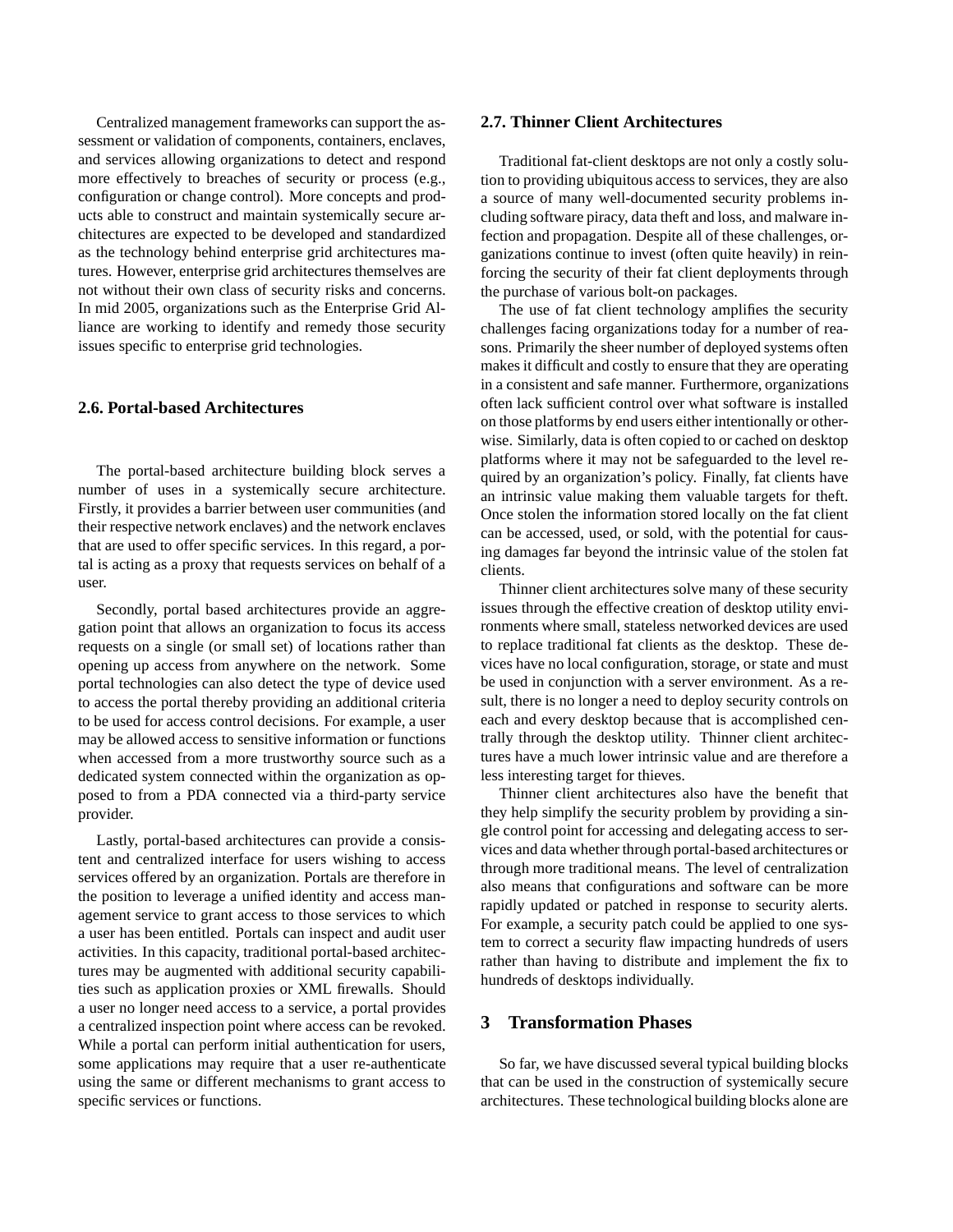necessary though insufficient for those organizations wishing to reap the benefits of systemically secure architectures. To fully realize their true potential, organizations must jpin these architectural patterns and building blocks and their existing policies to a process of contiunuous improvement and iterative refinement.

Through the use of such improvement methods, organizations will be able to better manage complexity and cost while constructing a more agile, flexible, and compliant architecture capable of meeting their business goals. By progressing through the transformational phases listed below, organizations may find that they are better able to react more quickly and effectively to security emergencies, reduce the number of defects associated with security configurations, and improve the focus and effectiveness of existing security teams through a continuously improving and proactive approach to security.

Few organizations have the luxury of starting fresh with their IT landscape where security can be considered from the start. Rather, most organizations need to adapt their existing, legacy deployments to transform them to systemically secure architectures. For some organizations, this process may be as simple as a few minor adjustments to their overall IT security plan. For others, it may be more of an evolutionary process that will take a sustained commitment of time, money, resources, and organizational focus.

We have identified several transformational phases through which organizations progress in order to improve upon their level of architectural and operational maturity as well as to better integrate and align IT security with their business goals. The transformational phases that are discussed in more detail below include consolidation, standardization, automation, and optimization.

Organizations cannot rush through each of these phases, but instead, they must mature gradually through the various phases. Different aspects of IT security can and often do exist in different phases at the same time. Organizations may make informed risk management decisions that limit how far they want to progress in a given area. These are both normal and acceptable.

The systemically secure architectures concept is not about simply meeting some number of items on a check list. Rather, it is a flexible model that adapts to organizational policies and needs with the goal of transforming an existing IT architecture into a secure, compliant, agile, and optimized environment capable of delivering not only compliance but also sustained business value.

#### **3.1 Consolidation**

Organizations focused on the transformational phase of consolidation are focused on managing variance in their environment. All too often organizations suffer from the lack

of structured configuration and change control which results in endless variation through an IT environment. Note that we are not talking about creating homogeneous environments; instead, we are talking about managing IT diversity to an acceptable level that can be more easily managed and secured.

This first phase consists of consolidating existing deployments into a manageable set of systems, software, and configurations. Over time, existing practices often become less scalable, configurations become less secure and consistent, and administration become more resource intensive as a result of unchecked variation in an environment. For example, differences between configurations may result in unmitigated vulnerabilities, inconsistent interfaces, or even support and troubleshooting problems. The greater the diversity, the higher the probability that something will be missed along the way, creating security vulnerabilities and exposures. By reducing this level of diversity to an acceptable level, organizations can be better prepared to move to the standardization phase discussed next.

During the consolidation phase, organizations commence by creating an inventory of which types of computing systems, operating systems, application software packages, or configurations exist and by consolidating them (where possible) into a set that has just the right mix of diversity. We will not go into details as to what constitutes the *right* set of systems and configurations here because it depends too much on individual circumstances. Suffice it to say, keeping diversity at a minimum has security, management and cost advantages, while increasing diversity can help mitigating various types of risks, such as those caused by dependencies on vendors, staff, or service providers.

## **3.2 Standardization**

This second phase is called standardization and goes hand in hand with the first phase of consolidation. Leveraging standardized configurations provides assurance of which interfaces and capabilities individual IT elements possess. Once these attributes are well understood, greater levels of automation and optimization can be implemented to further improve security, consistency and efficiency. Without such standardization, organizations will not be able to respond as quickly or completely as they otherwise could. For example, if each system in an organization were configured differently, it would be very difficult to move services between systems in a timely manner in response to changing business conditions, to determine which systems may be at risk due to a recently announced vulnerability or to recover disabled platforms should disaster strike.

The development of internal standards and reference configurations applies to middleware and applications as much as it does to hardware platforms and operating sys-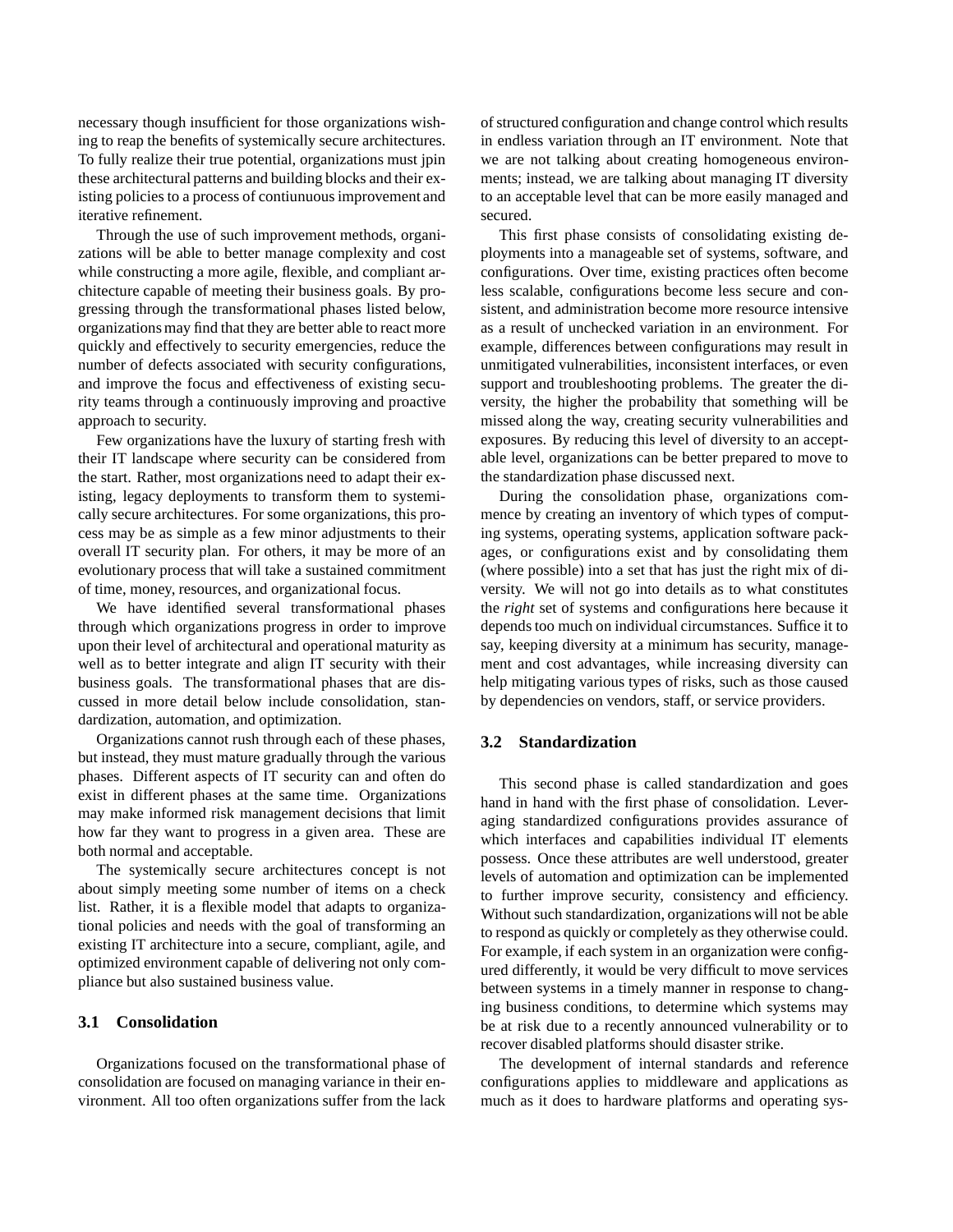tem software. We are not necessarily advocating a single standard that should apply across an entire organization, but rather there should exist a small and manageable number of configurations that collectively support an organization's goals. While not every element may be able to take advantage of such standards, exceptions should be just that: exceptions and not the rule when considering an organization as a whole.

The phase of standardization consists of developing and documenting security policies, standards and processes if they do not already exist. Written checklists and recommendation guides help ensure that all IT elements are configured in accordance with company standards and/or vendor and industry accepted recommendations. Recommended interfaces, services, protocols or options used by applications and services must also be documented, where appropriate, in order to provide critical IT security guidance to system administrators and application developers alike. As organizations move toward systemically secure architectures, it is critical that such interfaces and standards be used as the IT architecture and services evolve to maximize security and efficiency.

These standards need to exist for all products and services that are used and need to be enforced through a strong IT governance process. Further, they need to be kept up to date as installations change over time. For example, a security checklist for an older version of an operating system may be incomplete and fail to address key security issues introduced in a newer version of the product. Documented standards provide a baseline against which to verify that systems are configured in accordance with organizational policy and are the prerequisite for the subsequent phase of automation.

# **3.3 Automation**

Once organizations have consolidated diversity in their environments and established well-defined capabilities and interfaces for their IT components, higher levels of automation become more possible. Automation allows organizations to manage IT environments that may fundamentally be more complex than they could otherwise manage because it can provide a buffer between administrators and the inherent complexity of the environment.

Automation has traditionally been applied to IT component provisioning and to a subset of typical operations activities such as data backup. Automation can be used to enforce consistent installation, upgrade, configuration, and patching of IT elements whether at the infrastructure or application level. In addition to simply making changes to IT elements, automation can also leverage the policies and standards that have been developed to assess deployed components to detect deviations and to spot and potentially correct non-compliant configurations.

In fact, by examining the entire life cycle of security, automation can be used to apply security changes throughout an IT environment in accordance with specified profiles or policies. Automation can provide the ability to undo changes previously made and assess deployed configurations to detect if they are in compliance with the profile against which they had been secured in the first place. By viewing IT security through this perspective, new opportunities emerge, allowing organizations to leverage automation in increasingly more sophisticated and comprehensive ways (starting small and using a building block approach) in order to recapture time, money, and resources that can most certainly be spent in a more productive and ideally strategic manner.

Automation is also an excellent opportunity to capture process and knowledge. All too often organizational memory is captured only in the minds of its employees. As employees transition to new roles, retire, or find new opportunities, knowledge and history is invariably lost. By codifying this knowledge into automated process, organizations can begin to move from a culture of heroes to one that delivers a more consistent, repeatable, and measurable experience.

# **3.4 Optimization**

The final phase is optimization. This phase takes advantage of the phases that have come before in order to look for greater levels of security and efficiency. Organizations are not static and whatever worked yesterday may not necessarily work tomorrow. It is critical therefore that organizations not only maintain their consolidated and standardized configurations and automated processes but that they also look for ways in which they can be improved. Failures, root cause analysis, and lessons learned are leveraged as part of this phase to improve existing work and to prevent the same failures from occurring again. Organizations at this phase are proactive with respect to security and are actively learning from their mistakes.

Organizations who reach the optimization phase will often find themselves in compliance with external regulations and internal policies. Liability management will be in a state of equilibrium allowing organizations to refine existing practices and focus their efforts on increasing business value in addition to strategic alignment with business goals and future directions.

# **4 Conclusions**

This paper has introduced the concept of systemically secure architectures, a comprehensive, architecturally focused approach to securing IT environments. Using ar-